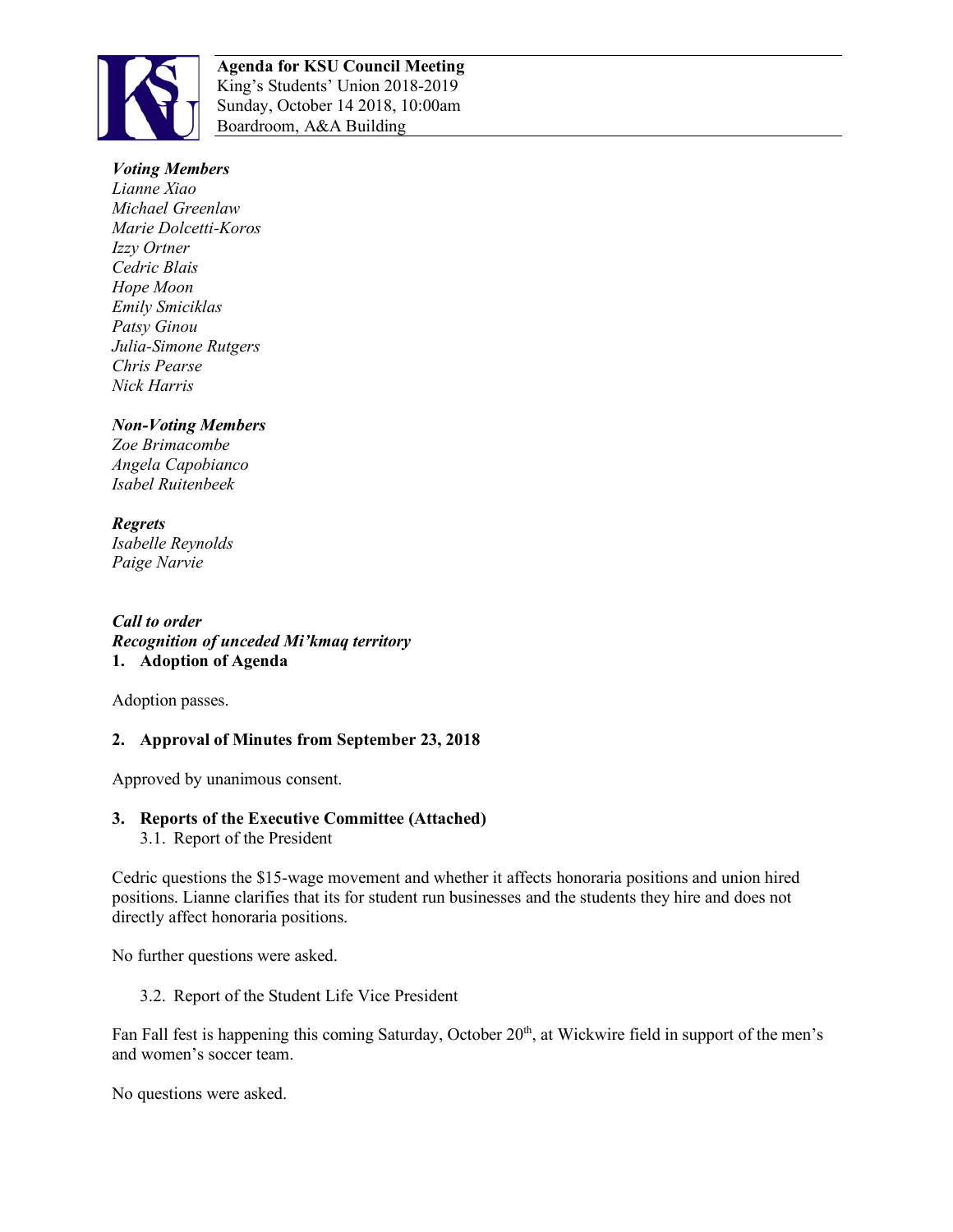

3.3. Report of the Financial Vice President

October 10<sup>th</sup>, Marie joined Isabelle at a student-government roundtable for district 11 for CFS. Advocated for the immediate reduction of fees for students. It was annoying but the students did very well.

No questions were asked.

3.4. Report of the External Vice President

Lianne is presenting Isabelle's report in her absence.

No questions were asked.

3.5. Report of the Communications Vice President

No questions were asked.

#### **4. Action Items**

*4.1 BIRT* the previous adopted motion 5. 2 "BIRT Jennifer Nowoselski be hired as the bookkeeper for the King's Students' Union for the 2018/19 fiscal year" be amended by striking out "for the 2018/19 fiscal year."

 *Moved by Lianne Xiao* 

Motion to move in camera moved by Lianne, seconded by Marie. Chair invited to stay.

Motion passes.

Moved into camera at 10:55

Lianne moved to exit camera and Michael seconded. Moved out of camera at 11:22.

Motion passes.

*4.2* BIRT Best Buddies be ratified as a Tier I society for the 2018/19 academic year. *Moved by Michael Greenlaw* 

Seconded by JS. Nick discloses that he is an executive on Best Buddies, there is no conflict of interest.

Motion passes.

*4.3* BIRT World University Service of Canada King's Chapter (WUSC) be ratified as a Tier I society for the 2018/19 academic year.  *Moved by Michael Greenlaw* 

Seconded by Chris. Lianne adds that they want to have move involvement with WUSC and the student they bring in.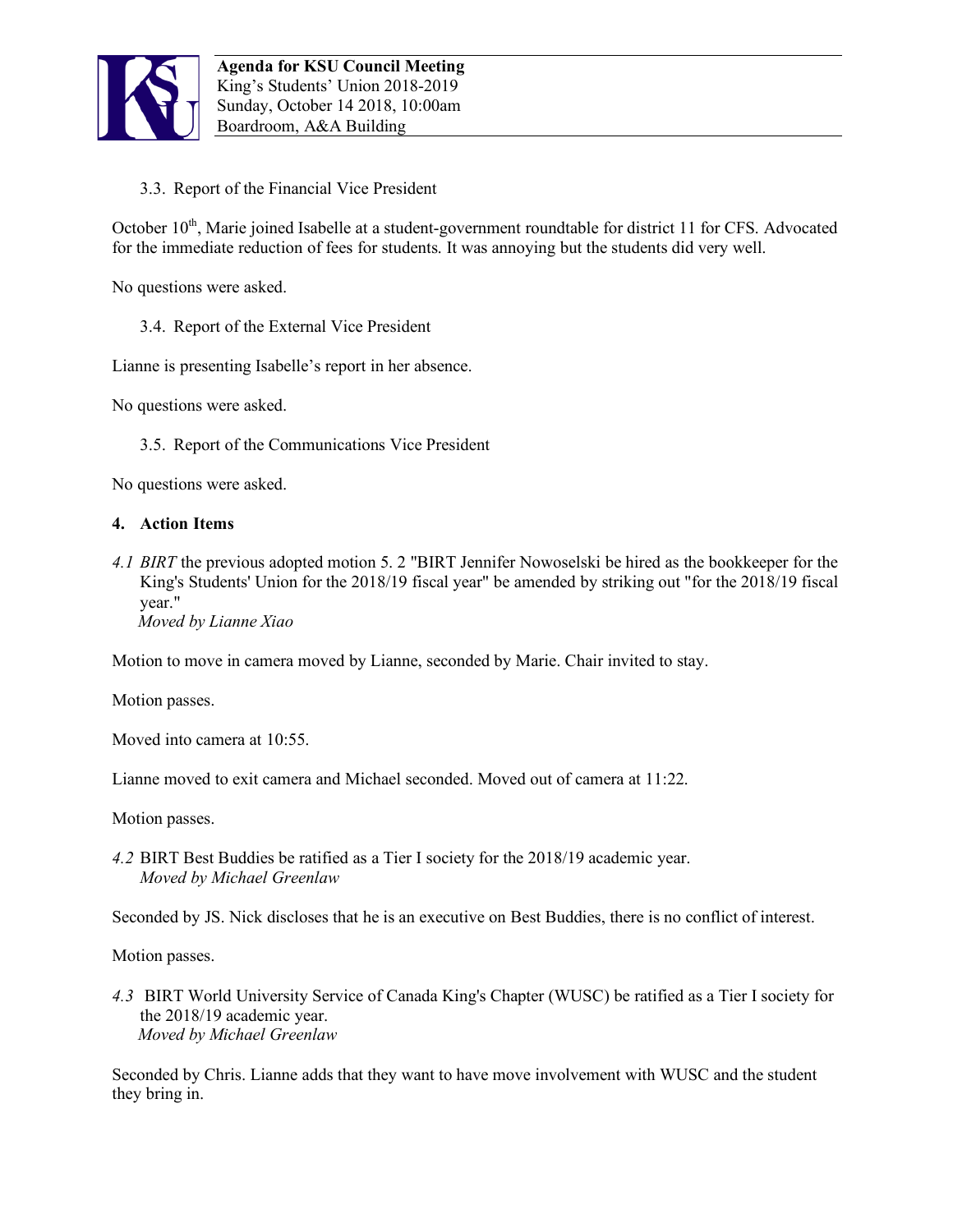

Motion passes.

*4.4* BIRT the Spanish Society be ratified as a Tier I society for the 2018/19 academic year. *Moved by Michael Greenlaw* 

Seconded by JS. No debate on the motion.

Motion passes.

 *4.5* BIRT The South House Sexual and Gender Resource Centre be ratified as a Tier I society for the 2018/19 academic year.  *Moved by Michael Greenlaw* 

Seconded by Lianne. No debate on the motion.

Motion passes.

4.6 BIRT the Students Advocating for Representative Curricula (SNARC) be ratified as a Tier II society for the 2018/19 academic year.

*Moved by Michael Greenlaw*

Chris asks for a point of information for an explanation on the difference between tier 1 and tier 2 societies. Tier 2 are larger, departmental societies with a history and a bank account. Tier 2 can have alcohol and book rooms before first council. Tier 1 can't do alcohol; often new societies are tier 1 societies.

Seconded by Marie.

Motion passes.

*4.7* BIRT the King's Dance collective receive \$402.50 for a pole dancing class on October 20, 2018.  *Moved by Marie Dolcetti-Koros Finance Committee has no recommendation*

Seconded by Cedric.

Cedric speaks in favour of this motion. Nothing should prevent us from providing the funding that they need on time.

Motion passes.

*4.8 BIRT* the History of Science and Technology (HOST) Society receive a total of \$88.00 for two upcoming events; \$23.00 for their event Experiments Club: Astrolabes on October 18<sup>th</sup>, and \$65.00 for their event Experiments Club: Pigments on October  $29<sup>th</sup>$ .  *Moved by Marie Dolcetti-Koros Finance Committee recommends approval*